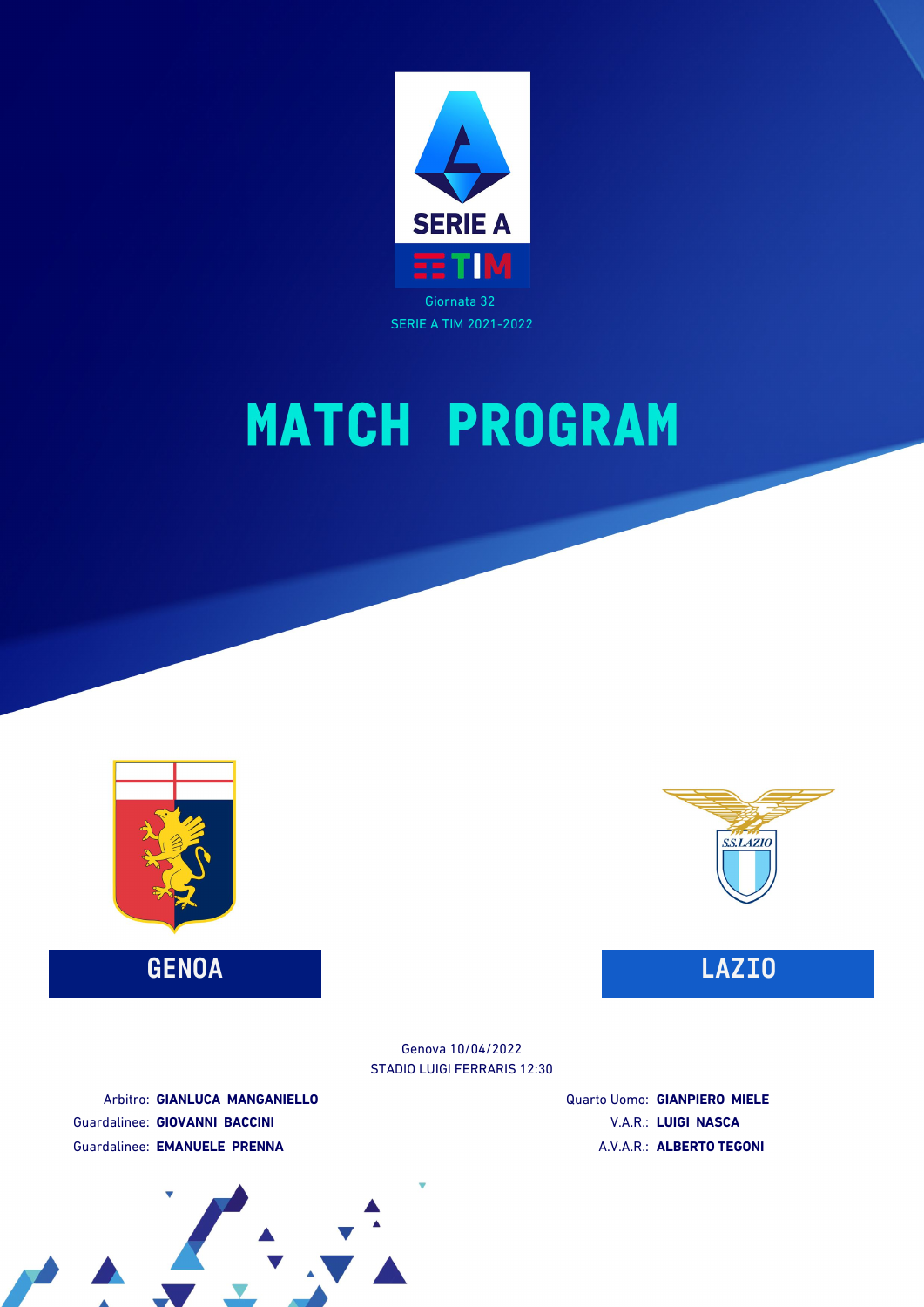

Genova 10/04/2022 STADIO LUIGI FERRARIS - 12:30



### **RISULTATI STAGIONALI**

| <b>TOTALI</b>         | <b>PTG</b> | G  | $\mathbf{u}$   | N  | P              | GF | GS | DIFF.RETI         |
|-----------------------|------------|----|----------------|----|----------------|----|----|-------------------|
| <b>GENOA</b>          | 22         | 31 | $\overline{2}$ | 16 | 13             | 23 | 48 | $-25$             |
| <b>LAZIO</b>          | 52         | 31 | 15             | 7  | 9              | 60 | 46 | $+14$             |
| <b>CASA/TRASFERTA</b> | <b>PTG</b> | G  | v              | N  | P              | GF | GS | <b>MEDIA GOAL</b> |
| <b>GENOA</b>          | 11         | 15 | 4              | 8  | $\overline{6}$ | 10 | 19 | 0.7               |
| <b>LAZIO</b>          | 21         | 16 | $\bullet$      | 3  | 7              | 25 | 27 | 1.6               |

### **ULTIMI PRECEDENTI**

| 2021-22 18^ G | <b>LAZIO</b>                                                                                | <b>GENOA</b>                                                                  |         |
|---------------|---------------------------------------------------------------------------------------------|-------------------------------------------------------------------------------|---------|
| 17/12/2021    | 36'(1°T) PEDRO, 30'(2°T) F. ACERBI, 36'(2°T) M. ZACCAGNI                                    | 41'(2°T) F. MELEGONI                                                          | $3 - 1$ |
| 2020-21 34^ G | <b>LAZIO</b>                                                                                | <b>GENOA</b>                                                                  |         |
| 02/05/2021    | 30'(1°T) J. CORREA, 43'(1°T) C. IMMOBILE, 3'(2°T) LUIS<br>ALBERTO, 11'(2°T) J. CORREA       | 2'(2°T)[A] A. MARUSIC, 35'(2°T) G. SCAMACCA, 36'(2°T) E.<br><b>SHOMURODOV</b> | $4 - 3$ |
| 2020-21 15^ G | <b>GENOA</b>                                                                                | <b>LAZIO</b>                                                                  |         |
| 03/01/2021    | 13'(2°T) M. DESTRO                                                                          | 15'(1°T) C. IMMOBILE                                                          | $1 - 1$ |
| 2019-20 25^ G | <b>GENOA</b>                                                                                | <b>LAZIO</b>                                                                  |         |
| 23/02/2020    | 12'(2°T) F. CASSATA, 44'(2°T) D. CRISCITO                                                   | 2'(1°T) A. MARUSIC, 6'(2°T) C. IMMOBILE, 26'(2°T) D. CATALDI                  | $2 - 3$ |
| 2019-20 6^ G  | <b>LAZIO</b>                                                                                | <b>GENOA</b>                                                                  |         |
| 29/09/2019    | 7'(1°T) S. MILINKOVIC-SAVIC, 40'(1°T) S. RADU, 14'(2°T) F.<br>CAICEDO, 33'(2°T) C. IMMOBILE |                                                                               | $4 - 0$ |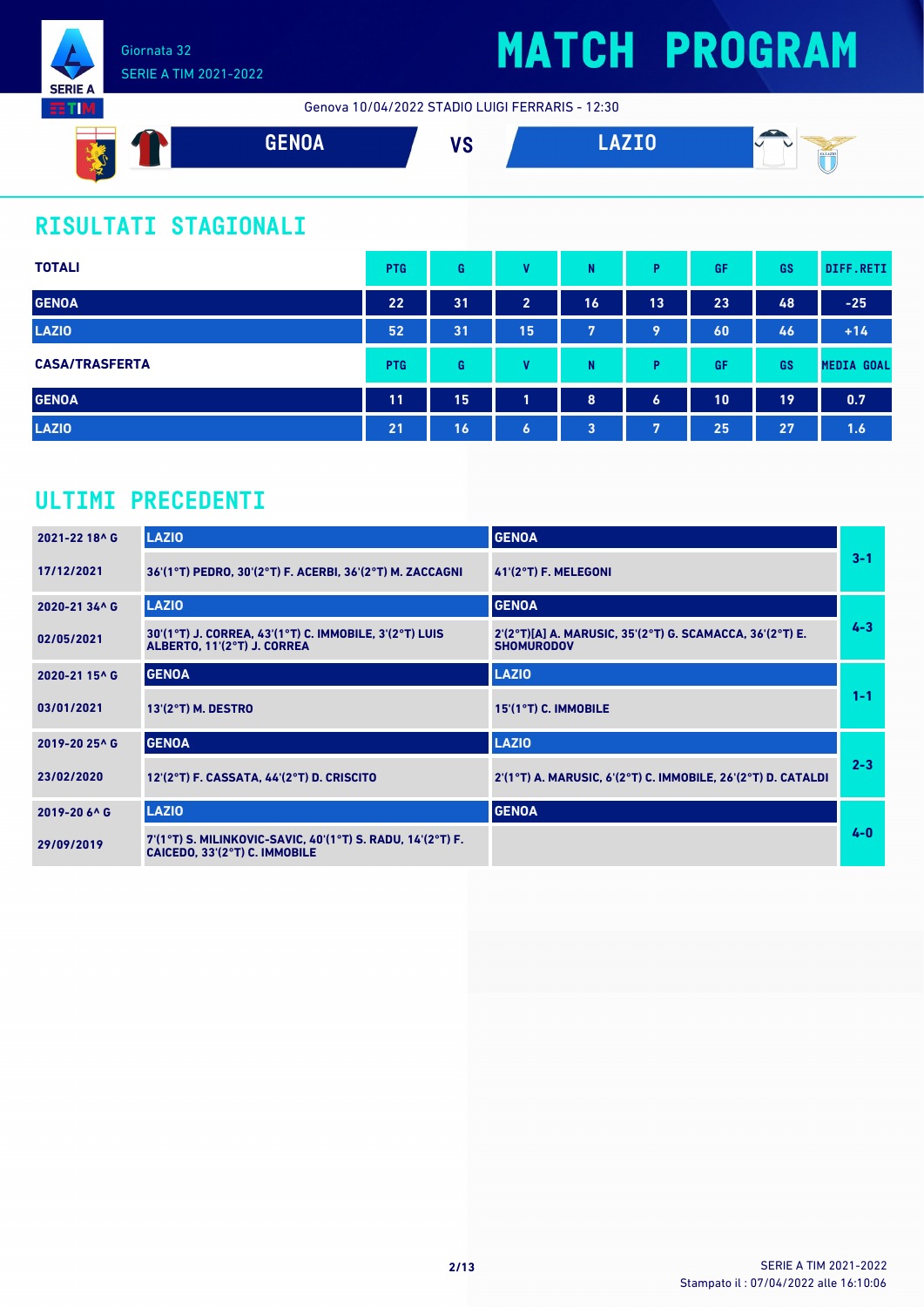

### SERIE A TIM 2021-2022

## **MATCH PROGRAM**

Genova 10/04/2022 STADIO LUIGI FERRARIS - 12:30



### **ROSA DELLE SQUADRE**

| <b>GENOA</b>                                 | PRES. A                  | GOL A            | GOL 2021-22  | PRES. 2021-22    | MIN. 2021-22 |
|----------------------------------------------|--------------------------|------------------|--------------|------------------|--------------|
| <b>PORTIERI</b>                              |                          |                  |              |                  |              |
| 1 ADRIAN SEMPER                              | $\boldsymbol{6}$         | $\boldsymbol{8}$ | $\pmb{0}$    | $\pmb{0}$        | 0            |
| 22 FEDERICO MARCHETTI                        | 237                      | 298              | $\mathbf{0}$ | $\mathbf{0}$     | $\pmb{0}$    |
| <b>57 SALVATORE SIRIGU</b>                   | 241                      | 355              | 48           | 31               | 2985         |
| <b>DIFENSORI</b>                             |                          |                  |              |                  |              |
| 3 ZINHO VANHEUSDEN                           | 14                       | $\mathbf{0}$     | $\mathbf{0}$ | 14               | 1063         |
| 4 DOMENICO CRISCITO                          | 223                      | 21               | 5            | 15               | 1399         |
| 5 ANDREA MASIELLO                            | 287                      | 12               | $\mathbf{0}$ | $7\overline{ }$  | 553          |
| <b>13 MATTIA BANI</b>                        | 111                      | 4                | $\pmb{0}$    | 12               | 802          |
| <b>JOHAN VASQUEZ</b><br>15                   | 23                       | $\mathbf{1}$     | $\mathbf{1}$ | 23               | 2022         |
| RICCARDO CALAFIORI<br>16                     | 13                       | $\bf{0}$         | $\mathbf{0}$ | 9                | 283          |
| <b>LENNART CZYBORRA</b><br>17                | 18                       | $\mathbf{1}$     | $\mathbf{0}$ | $\mathbf{0}$     | $\mathbf{0}$ |
| SILVAN HEFTI<br>36                           | 11                       | $\bf{0}$         | $\pmb{0}$    | 11               | 928          |
| NIKOLA MAKSIMOVIC<br>52 <sub>2</sub>         | 145                      | $\overline{2}$   | $\mathbf{0}$ | 13               | 1103         |
| 55 LEO OSTIGARD                              | 8                        | $\overline{0}$   | $\mathbf{0}$ | 8                | 571          |
| <b>CENTROCAMPISTI</b>                        |                          |                  |              |                  |              |
| 8 NADIEM AMIRI                               | 6                        | $\mathbf{0}$     | $\mathbf{0}$ | $\boldsymbol{6}$ | 217          |
| <b>FILIPPO MELEGONI</b><br>10                | 33                       | $\mathbf{1}$     | $\mathbf{1}$ | 18               | 743          |
| <b>ALBERT GUDMUNDSSON</b><br>11 <sup>1</sup> | 5                        | $\mathbf{0}$     | $\mathbf{0}$ | 5                | 339          |
| <b>PAOLO GHIGLIONE</b><br>18                 | 70                       | $\mathbf{1}$     | $\mathbf{0}$ | 13               | 655          |
| 27 STEFANO STURARO                           | 153                      | $\overline{6}$   | $\mathbf{0}$ | 23               | 1739         |
| <b>32 MORTEN FRENDRUP</b>                    | 3                        | $\bf{0}$         | $\mathbf{0}$ | 3                | 283          |
| <b>HERNANI</b><br>33                         | 79                       | $\overline{7}$   | $\mathbf{0}$ | 14               | 620          |
| <b>MILAN BADELJ</b><br>47                    | 211                      | 9                | $\pmb{0}$    | 28               | 2544         |
| <b>ANDREA CAMBIASO</b><br>50                 | 25                       | $\mathbf{1}$     | $\mathbf{1}$ | 25               | 1866         |
| NICOLO' ROVELLA<br>65                        | 42                       | $\mathbf{0}$     | $\mathbf{0}$ | 20               | 1560         |
| <b>MANOLO PORTANOVA</b><br>90                | 24                       | $\mathbf{1}$     | $\mathbf{1}$ | 18               | 1064         |
| 99 PABLO GALDAMES                            | 12                       | $\mathbf{0}$     | $\bf{0}$     | 12               | 555          |
| <b>ATTACCANTI</b>                            |                          |                  |              |                  |              |
| <b>9</b> ROBERTO PICCOLI                     | 38                       | $\pmb{6}$        | $\mathbf{1}$ | 15               | 318          |
| <b>CALEB EKUBAN</b><br>20                    | 23                       | $\mathbf{1}$     | $\mathbf{1}$ | 23               | 1500         |
| 23 MATTIA DESTRO                             | 282                      | 90               | 9            | 22               | 1574         |
| 44 ALEKSANDER BUKSA                          | 4                        | $\bf{0}$         | $\mathbf{0}$ | 4                | 75           |
| <b>45 KELVIN YEBOAH</b>                      | 10                       | $\bf{0}$         | $\mathbf{0}$ | 10               | 593          |
| 91 YAYAH KALLON                              | 16                       | $\mathbf{0}$     | $\mathbf{0}$ | 15               | 708          |
| <b>STAFF TECNICO</b>                         |                          |                  |              |                  |              |
| <b>Allenatore</b>                            | <b>ALEXANDER BLESSIN</b> |                  |              |                  |              |

Diffidato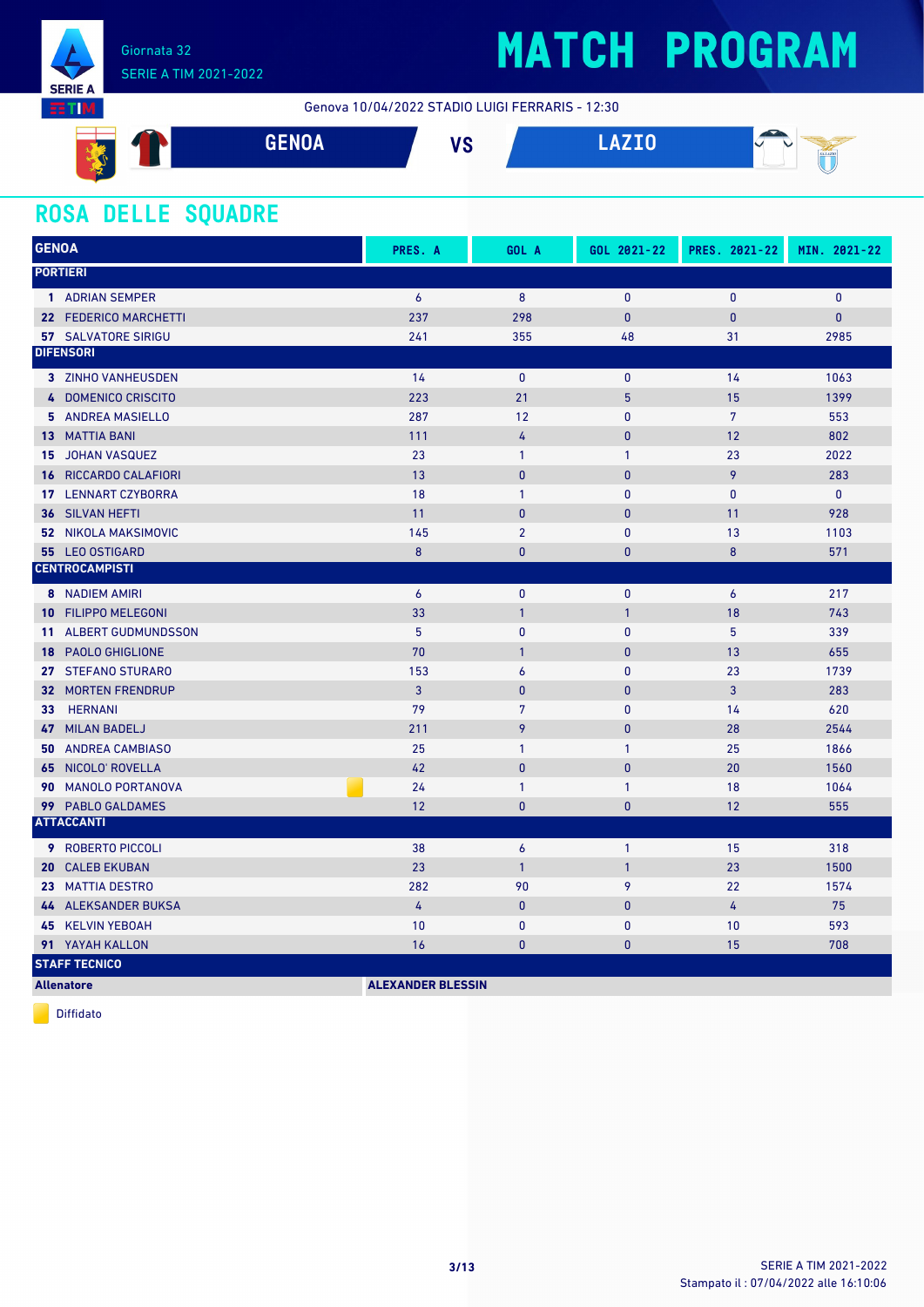

#### Giornata 32 SERIE A TIM 2021-2022

## **MATCH PROGRAM**

Genova 10/04/2022 STADIO LUIGI FERRARIS - 12:30

|            | $\sim$ $\sim$ $\sim$ $\sim$<br>−<br>ULIVUA | $\mathbf{u}$<br>10 | <b>ATTO</b><br>والمستنقل المتنازل المتناوب | -<br>___ |
|------------|--------------------------------------------|--------------------|--------------------------------------------|----------|
| <b>SOF</b> |                                            |                    |                                            | ∽        |

| <b>LAZIO</b>                            | PRES. A               | GOL A          | GOL 2021-22      | PRES. 2021-22  | MIN. 2021-22 |
|-----------------------------------------|-----------------------|----------------|------------------|----------------|--------------|
| <b>PORTIERI</b>                         |                       |                |                  |                |              |
| 1 THOMAS STRAKOSHA                      | 157                   | 187            | 17               | 16             | 1536         |
| 25 PEPE REINA                           | 190                   | 201            | 29               | 15             | 1440         |
| <b>31 MARIUS ADAMONIS</b>               | $\pmb{0}$             | $\pmb{0}$      | $\pmb{0}$        | $\pmb{0}$      | $\pmb{0}$    |
| 41 ALESSIO FURLANETTO                   | $\mathbf{0}$          | $\mathbf{0}$   | $\bf{0}$         | 0              | $\mathbf{0}$ |
| <b>DIFENSORI</b>                        |                       |                |                  |                |              |
| 3 LUIZ FELIPE                           | 102                   | $\overline{2}$ | $\mathbf{0}$     | 27             | 2537         |
| 4 GIL PATRIC                            | 118                   | $\mathbf{0}$   | $\mathbf{0}$     | 18             | 1240         |
| <b>16 DIMITRIJE KAMENOVIC</b>           | $\mathbf{0}$          | $\pmb{0}$      | $\pmb{0}$        | $\pmb{0}$      | 0            |
| 23 ELSEID HYSAJ                         | 240                   | $\overline{2}$ | $\overline{1}$   | 26             | 2110         |
| <b>26 STEFAN RADU</b>                   | 346                   | 5              | $\mathbf{0}$     | 8              | 528          |
| 33 FRANCESCO ACERBI                     | 315                   | 20             | 3                | 23             | 2035         |
| <b>44 ROMANO MUSSOLINI</b>              | $\mathbf{0}$          | $\pmb{0}$      | $\mathbf{0}$     | $\mathbf{0}$   | 0            |
| 77 ADAM MARUSIC                         | 135                   | 8              | $\bf{0}$         | 26             | 2291         |
| <b>CENTROCAMPISTI</b>                   |                       |                |                  |                |              |
| <b>6 LUCAS LEIVA</b>                    | 148                   | $\overline{2}$ | $\pmb{0}$        | 28             | 1543         |
| 8 JEAN-DANIEL AKPA AKPRO                | 41                    | $\mathbf{0}$   | $\mathbf{0}$     | 9              | 330          |
| <b>18 LUKA ROMERO</b>                   | $\overline{4}$        | $\mathbf{0}$   | $\mathbf{0}$     | 4              | 60           |
| 20 MATTIA ZACCAGNI                      | 103                   | 13             | $\boldsymbol{6}$ | 24             | 1600         |
| 21 SERGEJ MILINKOVIC-SAVIC              | 224                   | 46             | 9                | 30             | 2627         |
| 27 RAUL MORO                            | 13                    | $\mathbf{0}$   | $\mathbf{0}$     | 11             | 230          |
| 28 ANDRE' ANDERSON                      | 10                    | $\pmb{0}$      | $\pmb{0}$        | 4              | 78           |
| <b>MANUEL LAZZARI</b><br>29             | 157                   | $\overline{7}$ | 3                | 24             | 1170         |
| 32 DANILO CATALDI                       | 166                   | $\overline{7}$ | $\mathbf{1}$     | 25             | 1394         |
| <b>50 MARCO BERTINI</b>                 | $\mathbf{1}$          | $\mathbf 0$    | $\pmb{0}$        | $\mathbf{0}$   | $\mathbf{0}$ |
| 88 TOMA BASIC                           | 22                    | 0              | 0                | 22             | 822          |
| <b>ATTACCANTI</b>                       |                       |                |                  |                |              |
| 7 FELIPE ANDERSON                       | 168                   | 30             | 5                | 31             | 2392         |
| 9 PEDRO                                 | 56                    | 13             | 8                | 29             | 2053         |
| <b>LUIS ALBERTO</b><br>10               | 168                   | 35             | 4                | 28             | 2084         |
| <b>JOVANE CABRAL</b><br>11 <sup>1</sup> | $\overline{1}$        | $\pmb{0}$      | $\mathbf{0}$     | $\overline{1}$ | 72           |
| 17 CIRO IMMOBILE                        | 286                   | 176            | 21               | 26             | 2395         |
| <b>STAFF TECNICO</b>                    |                       |                |                  |                |              |
| <b>Allenatore</b>                       | <b>MAURIZIO SARRI</b> |                |                  |                |              |

Diffidato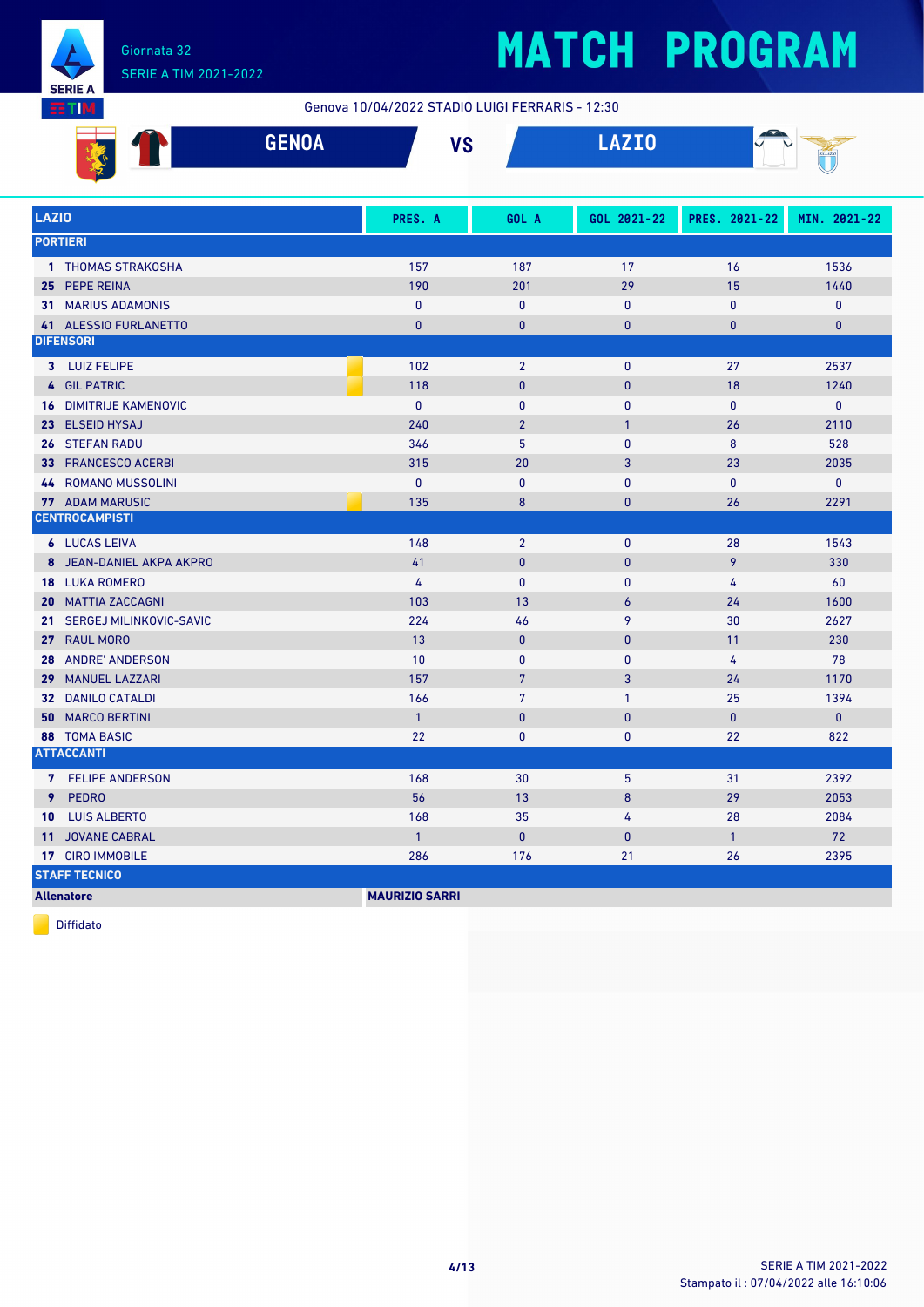

Genova 10/04/2022 STADIO LUIGI FERRARIS - 12:30



### **RENDIMENTO RECENTE**

| <b>GENOA</b>        |                       |               |       |
|---------------------|-----------------------|---------------|-------|
| <b>31^ GIORNATA</b> | <b>HELLAS VERONA</b>  | <b>GENOA</b>  | $1-0$ |
| 04/04/2022          | 5'(1°T) G. SIMEONE    |               |       |
| <b>30^ GIORNATA</b> | <b>GENOA</b>          | <b>TORINO</b> | $1-0$ |
| 18/03/2022          | 14'(1°T) M. PORTANOVA |               |       |
| <b>29^ GIORNATA</b> | <b>ATALANTA</b>       | <b>GENOA</b>  | $0-0$ |
| 13/03/2022          |                       |               |       |
| <b>28^ GIORNATA</b> | <b>GENOA</b>          | <b>EMPOLI</b> | $0-0$ |
| 06/03/2022          |                       |               |       |
| <b>27^ GIORNATA</b> | <b>GENOA</b>          | <b>INTER</b>  | $0-0$ |
| 25/02/2022          |                       |               |       |

#### **LAZIO**

| <b>31^ GIORNATA</b> | <b>LAZIO</b>                                                              | <b>SASSUOLO</b>                                                                 | $2 - 1$ |
|---------------------|---------------------------------------------------------------------------|---------------------------------------------------------------------------------|---------|
| 02/04/2022          | 17'(1°T) M. LAZZARI, 6'(2°T) S. MILINKOVIC-SAVIC                          | <b>49'(2°T) H. TRAORE</b>                                                       |         |
| <b>30^ GIORNATA</b> | <b>ROMA</b>                                                               | <b>LAZIO</b>                                                                    |         |
| 20/03/2022          | 1'(1°T) T. ABRAHAM, 22'(1°T) T. ABRAHAM, 40'(1°T) L.<br><b>PELLEGRINI</b> |                                                                                 | $3 - 0$ |
| <b>29^ GIORNATA</b> | <b>LAZIO</b>                                                              | <b>VENEZIA</b>                                                                  | $1 - 0$ |
| 14/03/2022          | 13'(2°T) C. IMMOBILE                                                      |                                                                                 |         |
| <b>28^ GIORNATA</b> | <b>CAGLIARI</b>                                                           | <b>LAZIO</b>                                                                    |         |
| 05/03/2022          |                                                                           | 19'(1°T) C. IMMOBILE, 42'(1°T) LUIS ALBERTO, 17'(2°T) FELIPE<br><b>ANDERSON</b> | $0 - 3$ |
| <b>27^ GIORNATA</b> | <b>LAZIO</b>                                                              | <b>NAPOLI</b>                                                                   | $1 - 2$ |
| 27/02/2022          | 43'(2°T) PEDRO                                                            | 17'(2°T) L. INSIGNE, 49'(2°T) FABIAN RUIZ                                       |         |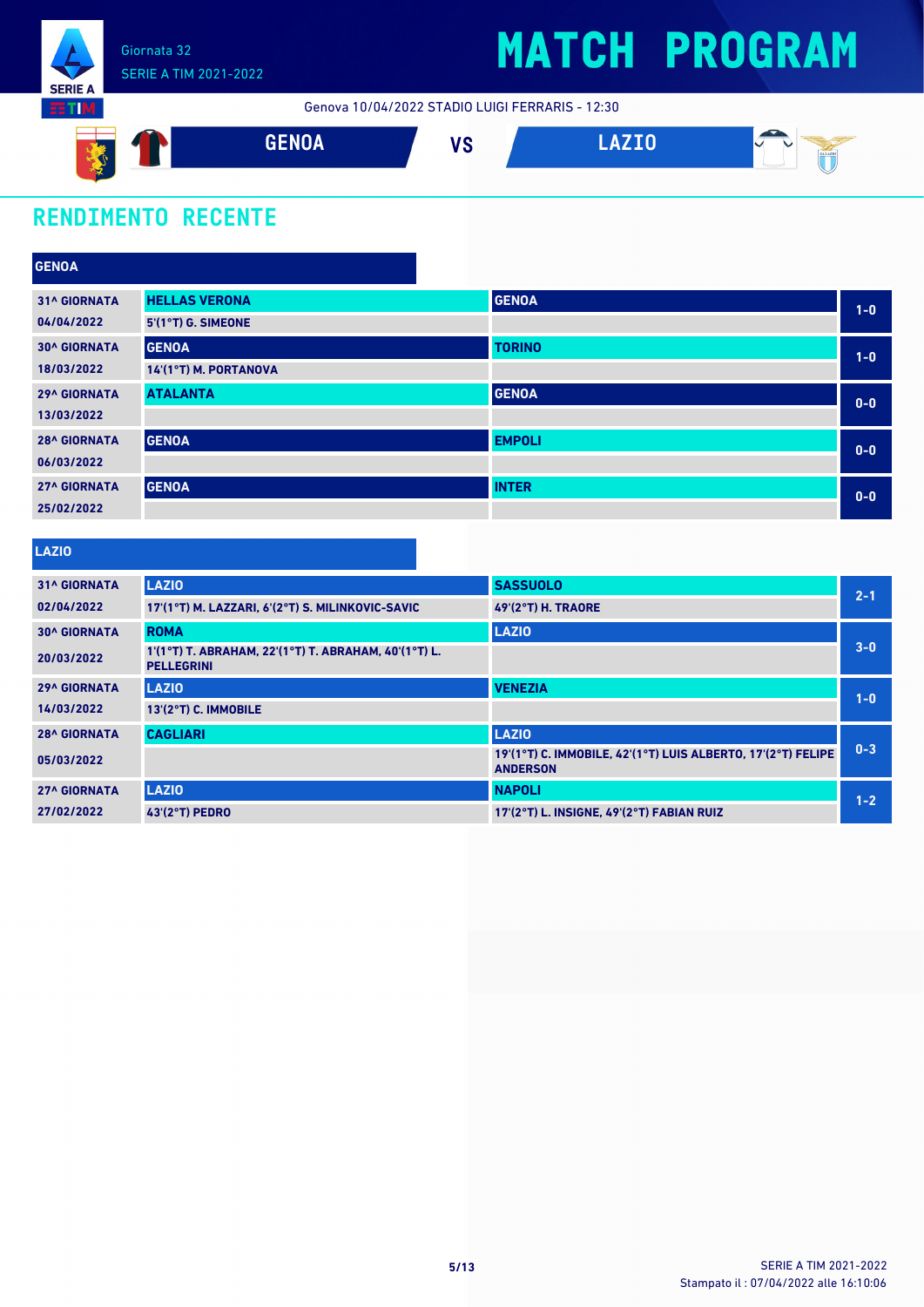

### SERIE A TIM 2021-2022

## **MATCH PROGRAM**

Genova 10/04/2022 STADIO LUIGI FERRARIS - 12:30

| -     | <b>GENOA</b> | uо<br>v u | $- - - -$<br>المستقالية | $\overline{\phantom{a}}$ |
|-------|--------------|-----------|-------------------------|--------------------------|
| Sept. |              |           |                         |                          |

| CONFRONTO SQUADRE [Valori medi] | <b>GENOA</b> | <b>LAZIO</b> |
|---------------------------------|--------------|--------------|
| <b>Goal Fatti</b>               | 0.74         | 1.94         |
| <b>Goal Subiti</b>              | 1.55         | 1.48         |
| Tiri totali                     | 9.94         | 11.13        |
| Tiri in porta                   | 2.9          | 4.68         |
| Assist                          | 0.55         | $1.32$       |
| Azioni di attacco               | 27.45        | 32.45        |
| Passaggi riusciti               | 273.48       | 501.45       |
| Passaggi riusciti %             | 74%          | 87%          |
| <b>Falli Fatti</b>              | 14.55        | 11.9         |
| <b>Dribbling</b>                | 8.42         | 8.9          |
| <b>Baricentro</b>               | 48.91m       | 50.94m       |
| Passaggi Chiave                 | 6.23         | 7.16         |
| Fuorigioco                      | 1.74         | 1.29         |
| Corner                          | 4.1          | 4.29         |
| <b>Cross Riusciti</b>           | 5.39         | 4.65         |
| Poss. propria meta              | 00'25        | 00'34        |
| Poss, meta avvers               | 00'15        | 00'24        |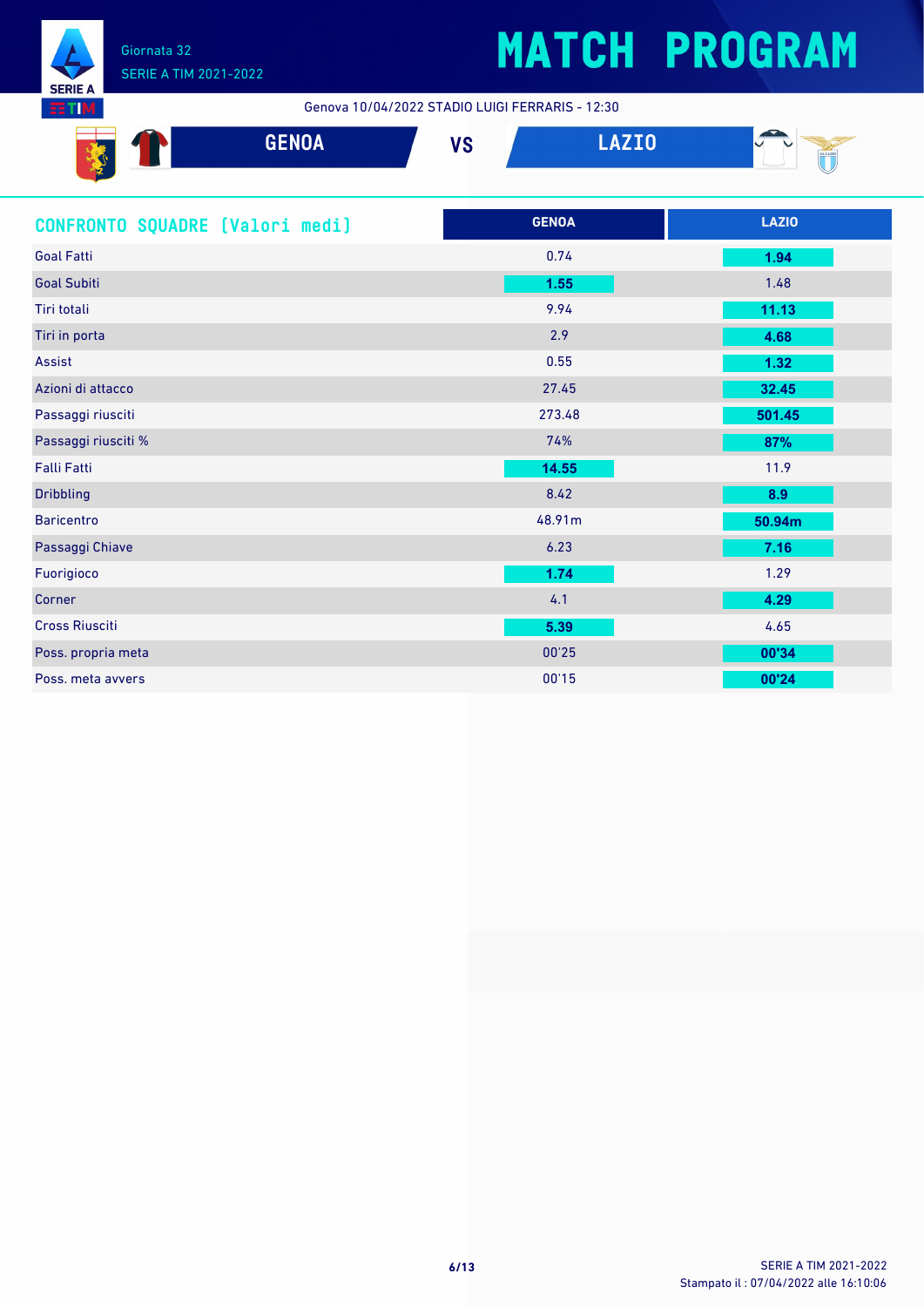

Giornata 32 SERIE A TIM 2021-2022

#### Genova 10/04/2022 STADIO LUIGI FERRARIS - 12:30

**EXAMPLE 1 GENOA VS LAZIO** 
$$
\bullet
$$
 **1**  $\bullet$  **1**  $\bullet$  **1**  $\bullet$  **1**  $\bullet$  **1**  $\bullet$  **1**  $\bullet$  **1**  $\bullet$  **1**  $\bullet$  **1**  $\bullet$  **1**  $\bullet$  **1**  $\bullet$  **1**  $\bullet$  **1**  $\bullet$  **1**  $\bullet$  **1**  $\bullet$  **1**  $\bullet$  **1**  $\bullet$  **1**  $\bullet$  **1**  $\bullet$  **1**  $\bullet$  **1**  $\bullet$  **1**  $\bullet$  **1**  $\bullet$  **1**  $\bullet$  **1**  $\bullet$  **1**  $\bullet$  **1**  $\bullet$  **1**  $\bullet$  **1**  $\bullet$  **1**  $\bullet$  **1**  $\bullet$  **1**  $\bullet$  **1**  $\bullet$  **1**  $\bullet$  **1**  $\bullet$  **1**  $\bullet$  **1**  $\bullet$  **1**  $\bullet$  **1**  $\bullet$  **1**  $\bullet$  **1**  $\bullet$  **1**  $\bullet$  **1** 

#### **RENDIMENTO ATLETICO \***

| <b>GENOA</b>             | Pres. (Min.) | Media (km) | Media<br>Sprint (Km) | <b>LAZIO</b>             | Pres. (Min.) | Media (km) | Media<br><b>Sprint (Km)</b> |
|--------------------------|--------------|------------|----------------------|--------------------------|--------------|------------|-----------------------------|
| 32 M. FRENDRUP           | 3(283)       | 11.501     | 1.106                | 21 S. MILINKOVIC-SAVIC   | 30(2627)     | 11.546     | 0.994                       |
| 47 M. BADELJ             | 28 (2544')   | 10.807     | 0.548                | 17 C. IMMOBILE           | 26 (2395')   | 10.789     | 1.173                       |
| 65 N. ROVELLA            | 20(1560)     | 10.681     | 0.868                | <b>3 LUIZ FELIPE</b>     | 27 (2537')   | 10.678     | 0.651                       |
| 15 J. VASQUEZ            | 23(2022)     | 10.382     | 0.694                | 33 F. ACERBI             | 23(2035)     | 10.504     | 0.772                       |
| <b>36 S. HEFTI</b>       | 11(928)      | 10.143     | $\mathbf{1}$         | 77 A. MARUSIC            | 26 (2291')   | 10.065     | 0.96                        |
| 27 S. STURARO            | 23 (1739')   | 10.112     | 0.857                | 10 LUIS ALBERTO          | 28 (2084')   | 10.053     | 0.852                       |
| 50 A. CAMBIASO           | 25 (1866')   | 10.099     | 0.935                | 23 E. HYSAJ              | 26(2110)     | 9.612      | 0.959                       |
| 4 D. CRISCITO            | 15 (1399')   | 9.54       | 0.551                | 4 G. PATRIC              | 18 (1240')   | 9.534      | 0.698                       |
| <b>11 A. GUDMUNDSSON</b> | 5(339)       | 9.482      | 0.772                | <b>7 FELIPE ANDERSON</b> | 31 (2392')   | 9.502      | 1.076                       |
| <b>52 N. MAKSIMOVIC</b>  | 13 (1103')   | 9.394      | 0.49                 | 32 D. CATALDI            | 25 (1394')   | 9.187      | 0.784                       |
| 55 L. OSTIGARD           | 8(571)       | 9.332      | 0.634                | <b>26 S. RADU</b>        | 8(528)       | 9.102      | 0.801                       |
| <b>3</b> Z. VANHEUSDEN   | 14 (1063')   | 9.247      | 0.548                | 9 PEDRO                  | 29 (2053')   | 9.096      | 0.92                        |
| 5 A. MASIELLO            | 7(553)       | 9.171      | 0.441                | 6 L. LEIVA               | 28 (1543')   | 8.98       | 0.571                       |
| 90 M. PORTANOVA          | 18 (1064')   | 9.043      | 0.912                | 20 M. ZACCAGNI           | 22 (1403')   | 8.735      | 0.964                       |
| <b>13 M. BANI</b>        | 12(802')     | 8.636      | 0.496                | 11 J. CABRAL             | 1(72)        | 8.566      | 1.057                       |
| 10 F. MELEGONI           | 18(743)      | 8.031      | 0.837                | 88 T. BASIC              | 22(822')     | 7.975      | 0.836                       |
| 99 P. GALDAMES           | 12(555)      | 7.77       | 0.693                | 29 M. LAZZARI            | 24 (1170')   | 7.707      | 0.867                       |
| 20 C. EKUBAN             | 23 (1500')   | 7.764      | 0.652                | <b>8 J. AKPA AKPRO</b>   | 9(330')      | 7.001      | 0.762                       |
| 23 M. DESTRO             | 22 (1574')   | 7.764      | 0.535                | <b>27 R. MORO</b>        | 11(230')     | 3.329      | 0.455                       |
| 18 P. GHIGLIONE          | 13(655)      | 7.661      | 0.552                | 28 A. ANDERSON           | 4(78)        | 2.695      | 0.268                       |
| <b>33 HERNANI</b>        | 14(620)      | 7.14       | 0.61                 | <b>18 L. ROMERO</b>      | 4(60)        | 2.49       | 0.364                       |
| 45 K. YEBOAH             | 10(593)      | 6.992      | 0.799                |                          |              |            |                             |
| 91 Y. KALLON             | 15 (708')    | 5.883      | 0.564                |                          |              |            |                             |
| 8 N. AMIRI               | 6(217)       | 5.207      | 0.469                |                          |              |            |                             |
| 16 R. CALAFIORI          | 3(92)        | 4.719      | 0.5                  |                          |              |            |                             |
| <b>44 A. BUKSA</b>       | 4(75)        | 4.65       | 0.315                |                          |              |            |                             |
| 9 R. PICCOLI             | 3(86')       | 3.401      | 0.326                |                          |              |            |                             |

\* Le informazioni riportate sul Rendimento Atletico sono da intendersi riferite al periodo di permanenza nella squadra corrente.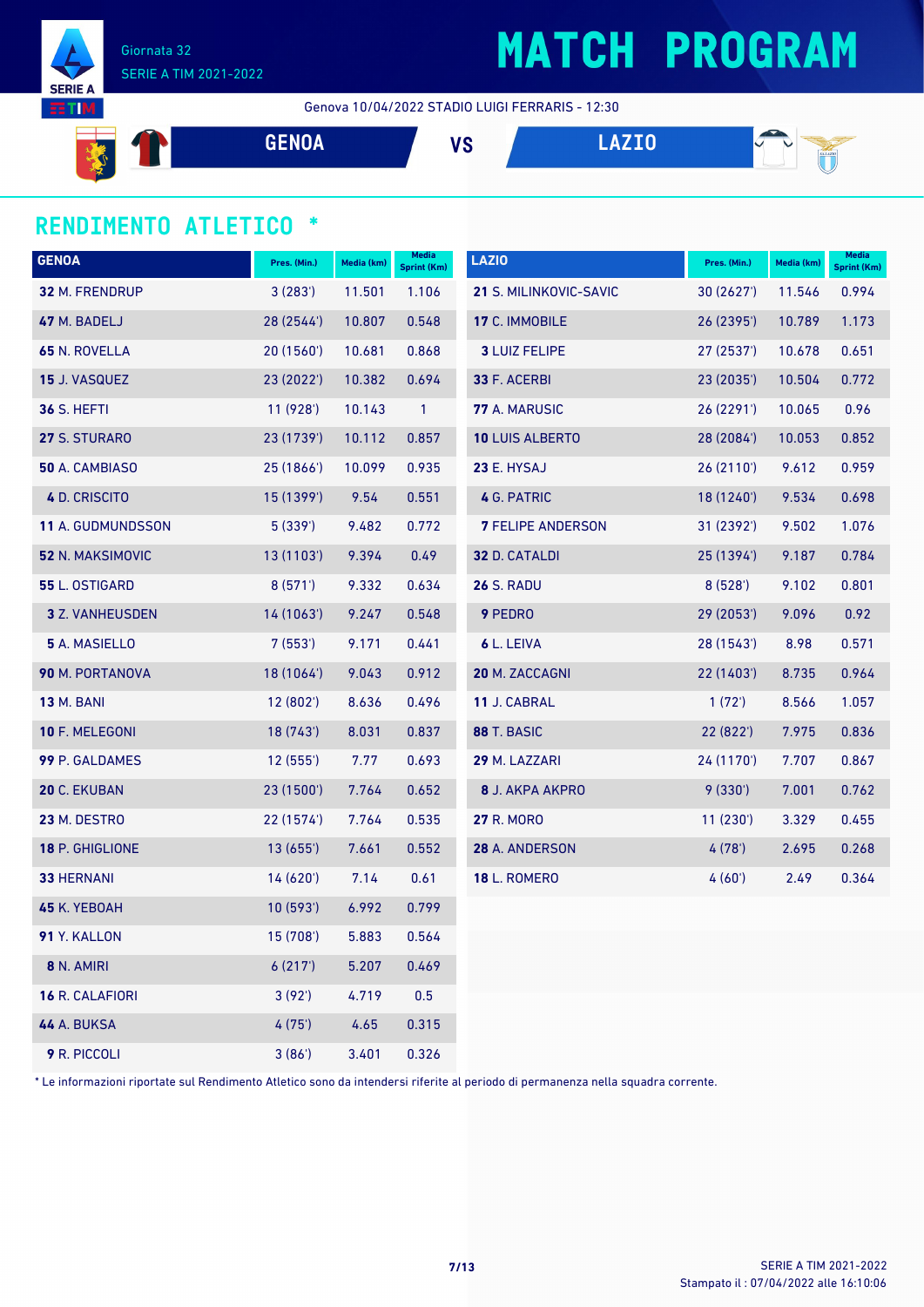Giornata 32 SERIE A TIM 2021-2022

**SERIE A ETIM** 

Genova 10/04/2022 STADIO LUIGI FERRARIS - 12:30



### **GLI INCONTRI DELLA 32 ^ GIORNATA**

| EMPOLI vs SPEZIA |    |                         | 09/04/2022 15:00 |
|------------------|----|-------------------------|------------------|
| <b>INTER</b>     |    | <b>vs</b> HELLAS VERONA | 09/04/2022 18:00 |
|                  |    | CAGLIARI vs JUVENTUS    | 09/04/2022 20:45 |
| <b>GENOA</b>     |    | vs LAZIO                | 10/04/2022 12:30 |
| <b>NAPOLI</b>    |    | vs FIORENTINA           | 10/04/2022 15:00 |
| <b>SASSUOLO</b>  |    | <b>vs</b> ATALANTA      | 10/04/2022 15:00 |
| <b>VENEZIA</b>   |    | vs UDINESE              | 10/04/2022 15:00 |
| <b>ROMA</b>      |    | <b>vs</b> SALERNITANA   | 10/04/2022 18:00 |
| <b>TORINO</b>    |    | vs MILAN                | 10/04/2022 20:45 |
| <b>BOLOGNA</b>   | VS | <b>SAMPDORIA</b>        | 11/04/2022 20:45 |

### **CLASSIFICA SERIE A TIM**

|                      | PTG | G  | $\pmb{\mathsf{V}}$ | ${\sf N}$        | P                | GF | GS | DIFF.RETI |
|----------------------|-----|----|--------------------|------------------|------------------|----|----|-----------|
| <b>MILAN</b>         | 67  | 31 | 20                 | $\overline{7}$   | 4                | 56 | 29 | $+27$     |
| <b>NAPOLI</b>        | 66  | 31 | 20                 | $\boldsymbol{6}$ | $\overline{5}$   | 56 | 23 | $+33$     |
| <b>INTER</b>         | 63  | 30 | 18                 | 9                | 3                | 63 | 24 | $+39$     |
| <b>JUVENTUS</b>      | 59  | 31 | 17                 | $\boldsymbol{8}$ | $\boldsymbol{6}$ | 47 | 27 | $+20$     |
| <b>ROMA</b>          | 54  | 31 | 16                 | 6                | 9                | 51 | 35 | $+16$     |
| <b>LAZIO</b>         | 52  | 31 | 15                 | $\overline{7}$   | 9                | 60 | 46 | $+14$     |
| <b>ATALANTA</b>      | 51  | 30 | 14                 | 9                | $7\phantom{.}$   | 52 | 34 | $+18$     |
| <b>FIORENTINA</b>    | 50  | 30 | 15                 | $\overline{5}$   | 10               | 49 | 38 | $+11$     |
| <b>HELLAS VERONA</b> | 45  | 31 | 12                 | 9                | 10               | 56 | 47 | $+9$      |
| <b>SASSUOLO</b>      | 43  | 31 | 11                 | 10               | 10               | 56 | 51 | $+5$      |
| <b>TORINO</b>        | 38  | 30 | 10                 | $\bf 8$          | 12               | 35 | 30 | $+5$      |
| <b>BOLOGNA</b>       | 34  | 30 | 9                  | $\overline{7}$   | 14               | 32 | 44 | $-12$     |
| <b>UDINESE</b>       | 33  | 29 | $\overline{7}$     | 12               | 10               | 41 | 47 | $-6$      |
| <b>EMPOLI</b>        | 33  | 31 | $\bf 8$            | 9                | 14               | 41 | 56 | $-15$     |
| <b>SPEZIA</b>        | 32  | 31 | 9                  | 5                | 17               | 32 | 54 | $-22$     |
| <b>SAMPDORIA</b>     | 29  | 31 | $\bf 8$            | $\overline{5}$   | 18               | 39 | 52 | $-13$     |
| <b>CAGLIARI</b>      | 25  | 31 | $\overline{5}$     | 10               | 16               | 29 | 59 | $-30$     |
| <b>VENEZIA</b>       | 22  | 30 | $\overline{5}$     | $\overline{7}$   | 18               | 25 | 55 | $-30$     |
| <b>GENOA</b>         | 22  | 31 | $\overline{2}$     | 16               | 13               | 23 | 48 | $-25$     |
| <b>SALERNITANA</b>   | 16  | 29 | 3                  | 7                | 19               | 22 | 66 | $-44$     |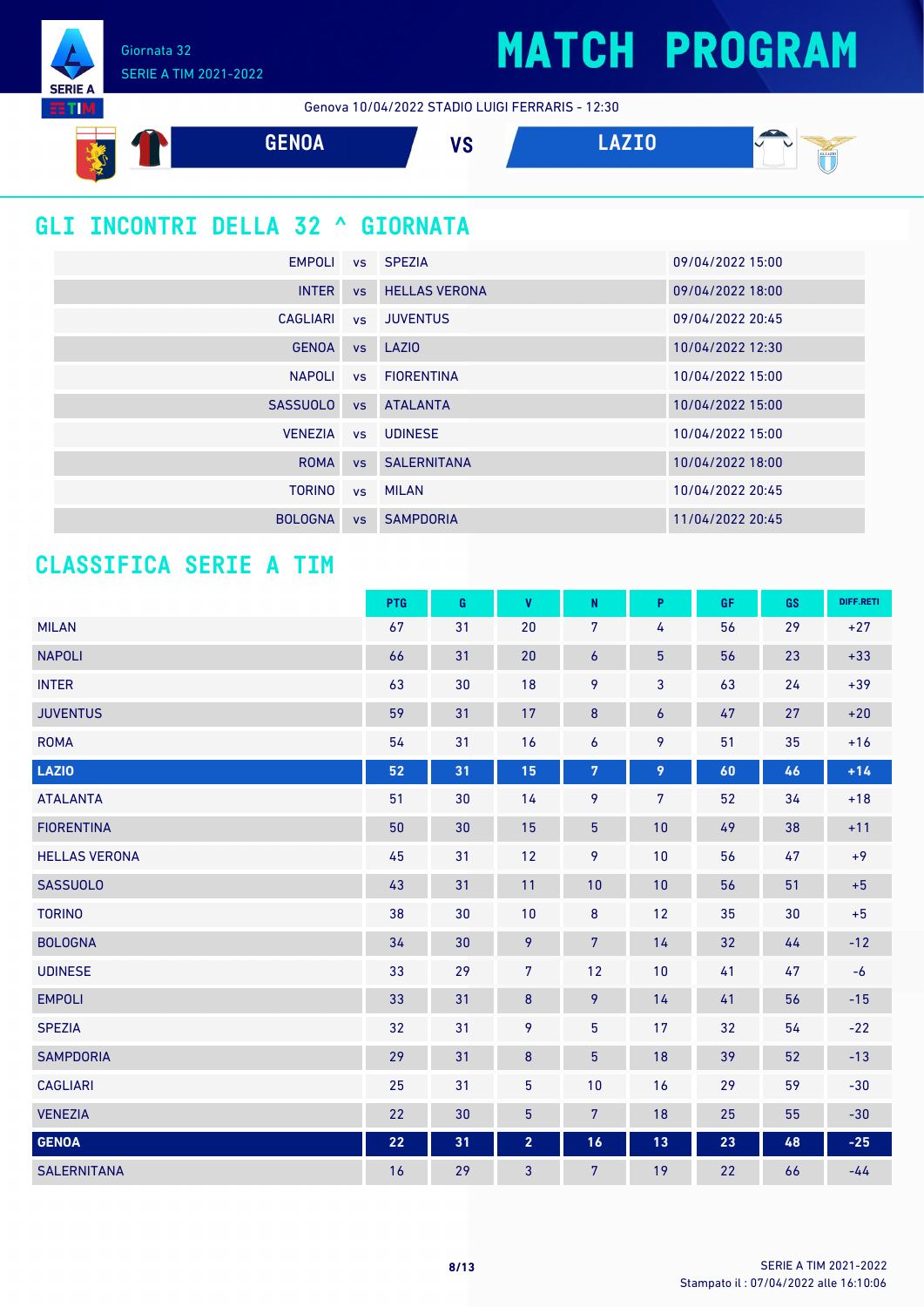

#### Genova 10/04/2022 STADIO LUIGI FERRARIS - 12:30



### **CLASSIFICA GIOCATORI**

|   | <b>RANKING MARCATORI</b> |            | <b>Gol(Rigore)</b> |
|---|--------------------------|------------|--------------------|
| 1 | <b>C. IMMOBILE</b>       | <b>LAZ</b> | 21(6)              |
| 1 | D. VLAHOVIC              | <b>JUV</b> | 21(5)              |
| 3 | <b>G. SIMEONE</b>        | <b>VFR</b> | 16(0)              |
| 4 | T. ABRAHAM               | <b>ROM</b> | 15(2)              |
| 5 | <b>D. BERARDI</b>        | <b>SAS</b> | 14(6)              |
| 5 | <b>L. MARTINEZ</b>       | <b>INT</b> | 14(3)              |
| 7 | <b>G. SCAMACCA</b>       | <b>SAS</b> | 13(1)              |
| 8 | E. DZEKO                 | <b>INT</b> | 12(0)              |
| 9 | V. OSIMHEN               | <b>NAP</b> | 11(0)              |
| 9 | <b>BETO</b>              | UDI        | 11(0)              |

### **CLASSIFICA SQUADRE**

|                 | <b>RANKING SQUADRE</b> | <b>Gol - Media Gol</b> |      |
|-----------------|------------------------|------------------------|------|
| 1               | <b>INTER</b>           | 63                     | 2.1  |
| $\overline{2}$  | <b>LAZIO</b>           | 60                     | 1.94 |
| 3               | <b>HELLAS VERONA</b>   | 56                     | 1.81 |
| 3               | <b>MILAN</b>           | 56                     | 1.81 |
| 3               | <b>NAPOLI</b>          | 56                     | 1.81 |
| 3               | <b>SASSUOLO</b>        | 56                     | 1.81 |
| 7               | <b>ATALANTA</b>        | 52                     | 1.73 |
| 8               | <b>ROMA</b>            | 51                     | 1.65 |
| 9               | <b>FIORENTINA</b>      | 49                     | 1.63 |
| 10              | <b>JUVENTUS</b>        | 47                     | 1.52 |
| 11              | <b>EMPOLI</b>          | 41                     | 1.32 |
| 11              | <b>UDINESE</b>         | 41                     | 1.41 |
|                 | <b>13 SAMPDORIA</b>    | 39                     | 1.26 |
|                 | 14 TORINO              | 35                     | 1.17 |
| 15              | <b>BOLOGNA</b>         | 32                     | 1.07 |
| 15              | <b>SPEZIA</b>          | 32                     | 1.03 |
| 17              | <b>CAGLIARI</b>        | 29                     | 0.94 |
|                 | 18 VENEZIA             | 25                     | 0.83 |
| 19 <sup>°</sup> | <b>GENOA</b>           | 23                     | 0.74 |
|                 | <b>20 SALERNITANA</b>  | 22                     | 0.76 |

|                | <b>RANKING SQUADRE</b> | <b>Tot tiri-In porta-Fuori-Respinti</b> |     |     |     |
|----------------|------------------------|-----------------------------------------|-----|-----|-----|
| 1              | <b>INTER</b>           | 506                                     | 192 | 182 | 132 |
| $\overline{2}$ | <b>MILAN</b>           | 490                                     | 152 | 205 | 133 |
| 3              | <b>NAPOLI</b>          | 483                                     | 165 | 183 | 135 |
| 3              | <b>ROMA</b>            | 483                                     | 155 | 188 | 140 |
| 5              | <b>SASSUOLO</b>        | 473                                     | 177 | 167 | 129 |
| 6              | <b>ATALANTA</b>        | 447                                     | 135 | 172 | 140 |
| 7              | <b>JUVENTUS</b>        | 436                                     | 147 | 187 | 102 |
| 8              | <b>EMPOLI</b>          | 412                                     | 134 | 157 | 121 |
| 9              | <b>FIORENTINA</b>      | 409                                     | 152 | 163 | 94  |
| 10             | <b>TORINO</b>          | 383                                     | 124 | 164 | 95  |
| 11             | <b>UDINESE</b>         | 378                                     | 135 | 139 | 104 |
| 12             | <b>HELLAS VERONA</b>   | 377                                     | 131 | 149 | 97  |
| 13             | <b>LAZIO</b>           | 345                                     | 145 | 127 | 73  |
| 14             | <b>BOLOGNA</b>         | 344                                     | 117 | 140 | 87  |
| 15             | <b>SAMPDORIA</b>       | 334                                     | 107 | 140 | 87  |
| 16             | <b>CAGLIARI</b>        | 329                                     | 97  | 143 | 89  |
| 17             | <b>SPEZIA</b>          | 317                                     | 111 | 122 | 84  |
| 18             | <b>GENOA</b>           | 308                                     | 90  | 135 | 83  |
| 19             | <b>SALERNITANA</b>     | 303                                     | 94  | 121 | 88  |
| 20             | <b>VENEZIA</b>         | 287                                     | 94  | 129 | 64  |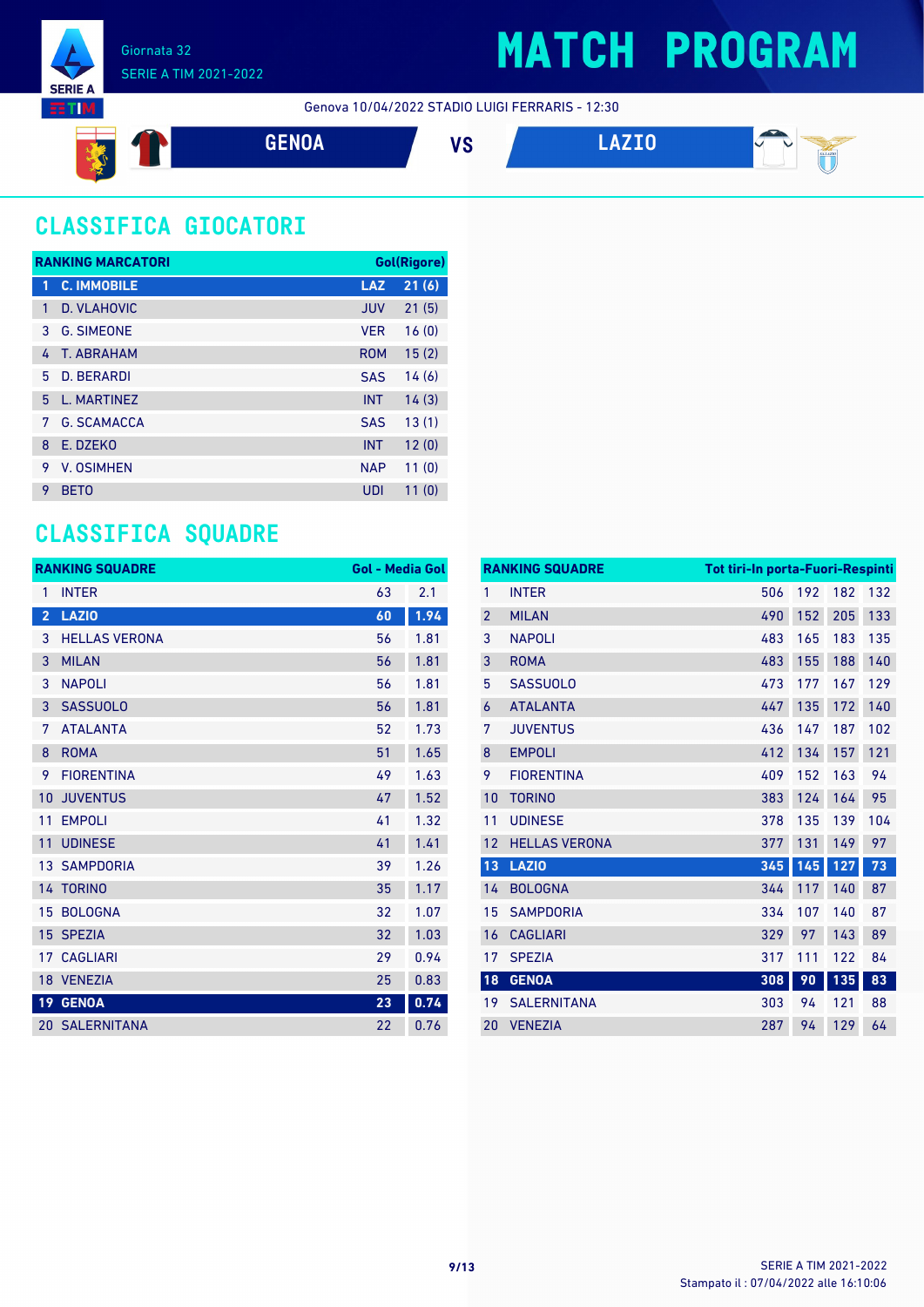

#### Giornata 32 SERIE A TIM 2021-2022

## **MATCH PROGRAM**

#### Genova 10/04/2022 STADIO LUIGI FERRARIS - 12:30

**GENOA VS LAZIO**

**RANKING SQUADRE Passaggi riusciti - % \***



| <b>RANKING SQUADRE</b> | <b>Assist</b> | <b>Media</b><br>٠ |
|------------------------|---------------|-------------------|
| 1 INTER                | 42            | 1.40              |
| 2 LAZIO                | 41            | 1.32              |
| <b>3 HELLAS VERONA</b> | 36            | 1.16              |
| <b>3 NAPOLI</b>        | 36            | 1.16              |
| <b>5 ATALANTA</b>      | 35            | 1.17              |
| <b>6 JUVENTUS</b>      | 30            | 0.97              |
| 7 SASSUOLO             | 29            | 0.94              |
| <b>8 FIORENTINA</b>    | 28            | 0.93              |
| 8 MILAN                | 28            | 0.90              |
| 10 ROMA                | 27            | 0.87              |
| 11 BOLOGNA             | 26            | 0.87              |
| <b>12 SAMPDORIA</b>    | 25            | 0.81              |
| <b>13 UDINESE</b>      | 24            | 0.83              |
| <b>14 TORINO</b>       | 22            | 0.73              |
| <b>15 CAGLIARI</b>     | 20            | 0.65              |
| <b>15 EMPOLI</b>       | 20            | 0.65              |
| <b>17 VFNF7IA</b>      | 19            | 0.63              |
| <b>18 SPEZIA</b>       | 18            | 0.58              |
| <b>19 GENOA</b>        | 17            | 0.55              |
| <b>20 SALERNITANA</b>  | 13            | 0.45              |

| <b>RANKING SQUADRE</b> |                         | Passaggi chiave* |
|------------------------|-------------------------|------------------|
| $\mathbf{1}$           | <b>INTER</b>            | 11.07            |
| $\overline{2}$         | <b>NAPOLI</b>           | 10.77            |
| 3                      | <b>ATALANTA</b>         | 10.47            |
| 4                      | <b>MILAN</b>            | 10.45            |
| 5                      | <b>ROMA</b>             | 10.23            |
| 6                      | <b>SASSUOLO</b>         | 10.03            |
| 7                      | <b>JUVENTUS</b>         | 9.48             |
| 8                      | <b>FIORENTINA</b>       | 9.37             |
| 9                      | <b>TORINO</b>           | 9                |
| 10                     | <b>UDINESE</b>          | 8.55             |
| 11                     | <b>EMPOLI</b>           | 8.42             |
|                        | 12 BOLOGNA              | 8.1              |
|                        | <b>13 HELLAS VERONA</b> | 7.42             |
|                        | <b>14 SAMPDORIA</b>     | 7.26             |
|                        | <b>15 LAZIO</b>         | 7.16             |
|                        | 16 CAGLIARI             | 7.13             |
|                        | <b>17 SALERNITANA</b>   | 7.03             |
|                        | 18 SPEZIA               | 6.87             |
| 19 <sup>°</sup>        | <b>GENOA</b>            | 6.23             |
|                        | 20 VENEZIA              | 6.17             |

Valori medi per partita.

|                | שמשאט שנווחומה       | r assayyı ı lusulu - 70 |    |
|----------------|----------------------|-------------------------|----|
| 1              | <b>LAZIO</b>         | 501.45                  | 87 |
| $\overline{2}$ | <b>NAPOLI</b>        | 499.9                   | 87 |
| 3              | <b>INTER</b>         | 456.7                   | 86 |
| 4              | <b>SASSUOLO</b>      | 425.39                  | 85 |
| 5              | <b>JUVENTUS</b>      | 424.9                   | 85 |
| 6              | <b>FIORENTINA</b>    | 424.27                  | 85 |
| 7              | <b>ATALANTA</b>      | 419.63                  | 82 |
| 8              | <b>MILAN</b>         | 401.32                  | 84 |
| 9              | <b>ROMA</b>          | 372.74                  | 83 |
| 10             | <b>BOLOGNA</b>       | 354.77                  | 81 |
| 11             | <b>TORINO</b>        | 340.43                  | 78 |
| 12             | <b>HELLAS VERONA</b> | 324.74                  | 77 |
|                | 13 EMPOLI            | 314.87                  | 79 |
|                | <b>14 SAMPDORIA</b>  | 310.81                  | 77 |
|                | 15 SPEZIA            | 295.68                  | 78 |
| 16             | <b>UDINESE</b>       | 285.48                  | 78 |
|                | 17 VENEZIA           | 284.37                  | 78 |
|                | <b>18 CAGLIARI</b>   | 282.87                  | 76 |
| 19             | <b>GENOA</b>         | 273.48                  | 74 |
| 20             | <b>SALERNITANA</b>   | 262.28                  | 77 |
|                |                      |                         |    |

\* Valori medi per partita.

|                 | <b>RANKING SQUADRE</b> | Recuperi* |
|-----------------|------------------------|-----------|
| 1               | <b>HELLAS VERONA</b>   | 62.84     |
| $\overline{2}$  | <b>ATALANTA</b>        | 60.2      |
| 3               | <b>GENOA</b>           | 56.77     |
| 4               | <b>TORINO</b>          | 56.03     |
| 5               | <b>MILAN</b>           | 54.71     |
| 6               | <b>SAMPDORIA</b>       | 54.06     |
| 7               | <b>JUVENTUS</b>        | 53.1      |
| 8               | <b>EMPOLI</b>          | 51.9      |
| 9               | <b>UDINESE</b>         | 51.45     |
| 10              | <b>INTER</b>           | 51.4      |
| 11              | <b>SPEZIA</b>          | 51.23     |
|                 | 12 VENEZIA             | 51.13     |
|                 | 13 ROMA                | 50.81     |
|                 | 14 CAGLIARI            | 50.71     |
| 15 <sup>1</sup> | <b>BOLOGNA</b>         | 50.47     |
|                 | 16 NAPOLI              | 50.42     |
|                 | <b>17 LAZIO</b>        | 49.87     |
|                 | 18 SASSUOLO            | 49.45     |
|                 | <b>19 FIORENTINA</b>   | 48.6      |
|                 | <b>20 SALERNITANA</b>  | 47.28     |
|                 |                        |           |

Valori medi per partita.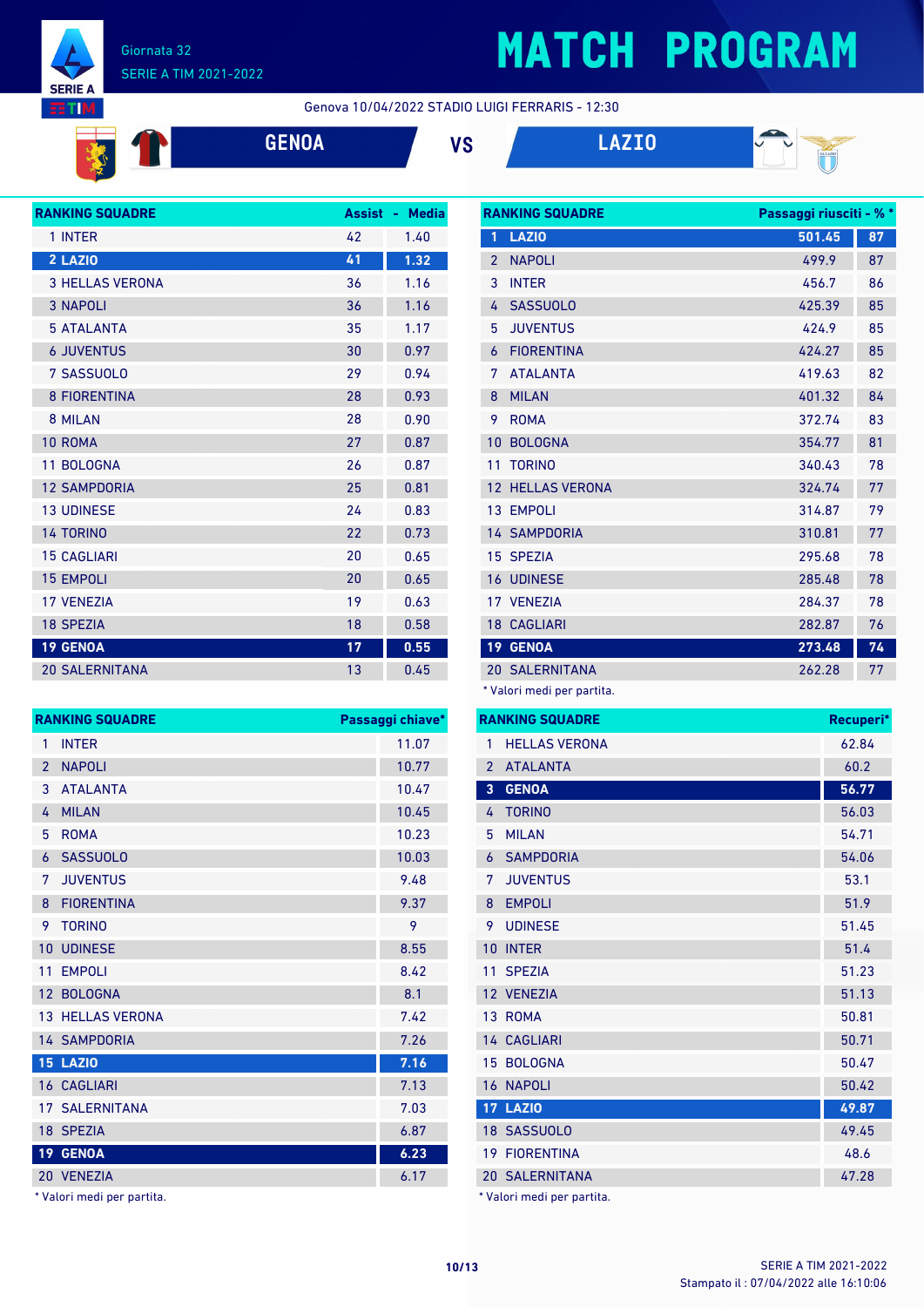

#### Giornata 32 SERIE A TIM 2021-2022

## **MATCH PROGRAM**

**RANKING SQUADRE Media Km** 

#### Genova 10/04/2022 STADIO LUIGI FERRARIS - 12:30



**GENOA VS LAZIO**



|                | <b>RANKING SQUADRE</b>  | <b>Tot. Parate - Media</b> |                |
|----------------|-------------------------|----------------------------|----------------|
| 1              | <b>EMPOLI</b>           | 123                        | 3.97           |
| $\overline{2}$ | <b>VENEZIA</b>          | 120                        | 4              |
| 3              | <b>SALERNITANA</b>      | 114                        | 3.93           |
| 4              | <b>SPEZIA</b>           | 114                        | 3.68           |
| 5              | <b>SAMPDORIA</b>        | 105                        | 3.39           |
| 6              | <b>CAGLIARI</b>         | 103                        | 3.32           |
| 7              | <b>GENOA</b>            | 102                        | 3.29           |
| 8              | <b>BOLOGNA</b>          | 101                        | 3.37           |
| 9              | <b>SASSUOLO</b>         | 86                         | 2.77           |
| 10             | <b>INTER</b>            | 84                         | 2.8            |
| 11             | <b>ROMA</b>             | 84                         | 2.71           |
|                | 12 NAPOLI               | 83                         | 2.68           |
|                | 13 MILAN                | 82                         | 2.65           |
|                | <b>14 HELLAS VERONA</b> | 77                         | 2.48           |
|                | <b>15 LAZIO</b>         | 71                         | 2.29           |
|                | <b>16 ATALANTA</b>      | 69                         | 2.3            |
|                | <b>16 JUVENTUS</b>      | 69                         | 2.23           |
|                | <b>18 UDINESE</b>       | 68                         | 2.34           |
|                | <b>19 FIORENTINA</b>    | 66                         | 2.2            |
|                | 20 TORINO               | 60                         | $\overline{2}$ |

| 1               | <b>LAZIO</b>         | 112.487 |
|-----------------|----------------------|---------|
| $\mathfrak{p}$  | <b>EMPOLI</b>        | 111.708 |
| 3               | <b>INTER</b>         | 111.438 |
| 4               | <b>ATALANTA</b>      | 110.749 |
| 5               | <b>VENEZIA</b>       | 109.774 |
| 6               | <b>HELLAS VERONA</b> | 109.364 |
| 7               | <b>GENOA</b>         | 108.91  |
| 8               | <b>JUVENTUS</b>      | 108.444 |
| 9               | <b>ROMA</b>          | 107.832 |
| 10              | <b>CAGLIARI</b>      | 107.419 |
| 11              | <b>NAPOLI</b>        | 107.142 |
|                 | 12 SPEZIA            | 106.955 |
| 13              | <b>MILAN</b>         | 106.385 |
|                 | <b>14 FIORENTINA</b> | 106.285 |
| 15              | <b>SAI FRNITANA</b>  | 106.237 |
| 16              | <b>TORINO</b>        | 106.102 |
| 17 <sup>7</sup> | <b>SAMPDORIA</b>     | 105.929 |
|                 | 18 SASSUOLO          | 105.474 |
| 19              | <b>BOLOGNA</b>       | 105.421 |
| $20-1$          | <b>UDINESE</b>       | 104.44  |

|                 | <b>RANKING SQUADRE</b> | Passaggi 3/4 Tot. - Media |        |
|-----------------|------------------------|---------------------------|--------|
| 1               | <b>NAPOLI</b>          | 3631                      | 117.13 |
| $\overline{2}$  | <b>ATALANTA</b>        | 3608                      | 120.27 |
| 3               | <b>INTER</b>           | 3091                      | 103.03 |
| 4               | <b>LAZIO</b>           | 3061                      | 98.74  |
| 5               | <b>MILAN</b>           | 2976                      | 96     |
| 6               | <b>TORINO</b>          | 2819                      | 93.97  |
| 7               | <b>JUVENTUS</b>        | 2776                      | 89.55  |
| 8               | <b>HELLAS VERONA</b>   | 2757                      | 88.94  |
| 9               | <b>FIORENTINA</b>      | 2671                      | 89.03  |
| 10              | <b>SASSUOLO</b>        | 2669                      | 86.1   |
| 11              | <b>EMPOLI</b>          | 2459                      | 79.32  |
| 12              | <b>ROMA</b>            | 2394                      | 77.23  |
| 13              | <b>BOLOGNA</b>         | 2356                      | 78.53  |
|                 | <b>14 SAMPDORIA</b>    | 2043                      | 65.9   |
| 15              | <b>SPEZIA</b>          | 1934                      | 62.39  |
| 16              | <b>UDINESE</b>         | 1931                      | 66.59  |
| 17              | <b>CAGLIARI</b>        | 1807                      | 58.29  |
|                 | <b>18 SALERNITANA</b>  | 1781                      | 61.41  |
| 19 <sup>°</sup> | <b>GENOA</b>           | 1700                      | 54.84  |
|                 | 20 VENEZIA             | 1590                      | 53     |

|                 | <b>RANKING SQUADRE</b> | <b>Dribbling Tot. - Media</b> |       |
|-----------------|------------------------|-------------------------------|-------|
| 1               | <b>MILAN</b>           | 371                           | 11.97 |
| $\overline{2}$  | <b>SASSUOLO</b>        | 330                           | 10.65 |
| 3               | <b>JUVENTUS</b>        | 304                           | 9.81  |
| 4               | <b>NAPOLI</b>          | 294                           | 9.48  |
| 5               | <b>ATALANTA</b>        | 282                           | 9.4   |
| 5               | <b>UDINESE</b>         | 282                           | 9.72  |
| 7               | <b>LAZIO</b>           | 276                           | 8.9   |
| 8               | <b>HELLAS VERONA</b>   | 269                           | 8.68  |
| 8               | <b>ROMA</b>            | 269                           | 8.68  |
| 10              | <b>GENOA</b>           | 261                           | 8.42  |
| 11              | <b>BOLOGNA</b>         | 260                           | 8.67  |
| 12              | <b>EMPOLI</b>          | 252                           | 8.13  |
| 13 <sup>°</sup> | <b>SPEZIA</b>          | 249                           | 8.03  |
|                 | 14 VENEZIA             | 242                           | 8.07  |
| 15              | <b>TORINO</b>          | 234                           | 7.8   |
| 16              | <b>FIORENTINA</b>      | 226                           | 7.53  |
|                 | <b>17 SALERNITANA</b>  | 210                           | 7.24  |
|                 | <b>18 CAGLIARI</b>     | 206                           | 6.65  |
| 19              | <b>INTER</b>           | 192                           | 6.4   |
|                 | <b>20 SAMPDORIA</b>    | 181                           | 5.84  |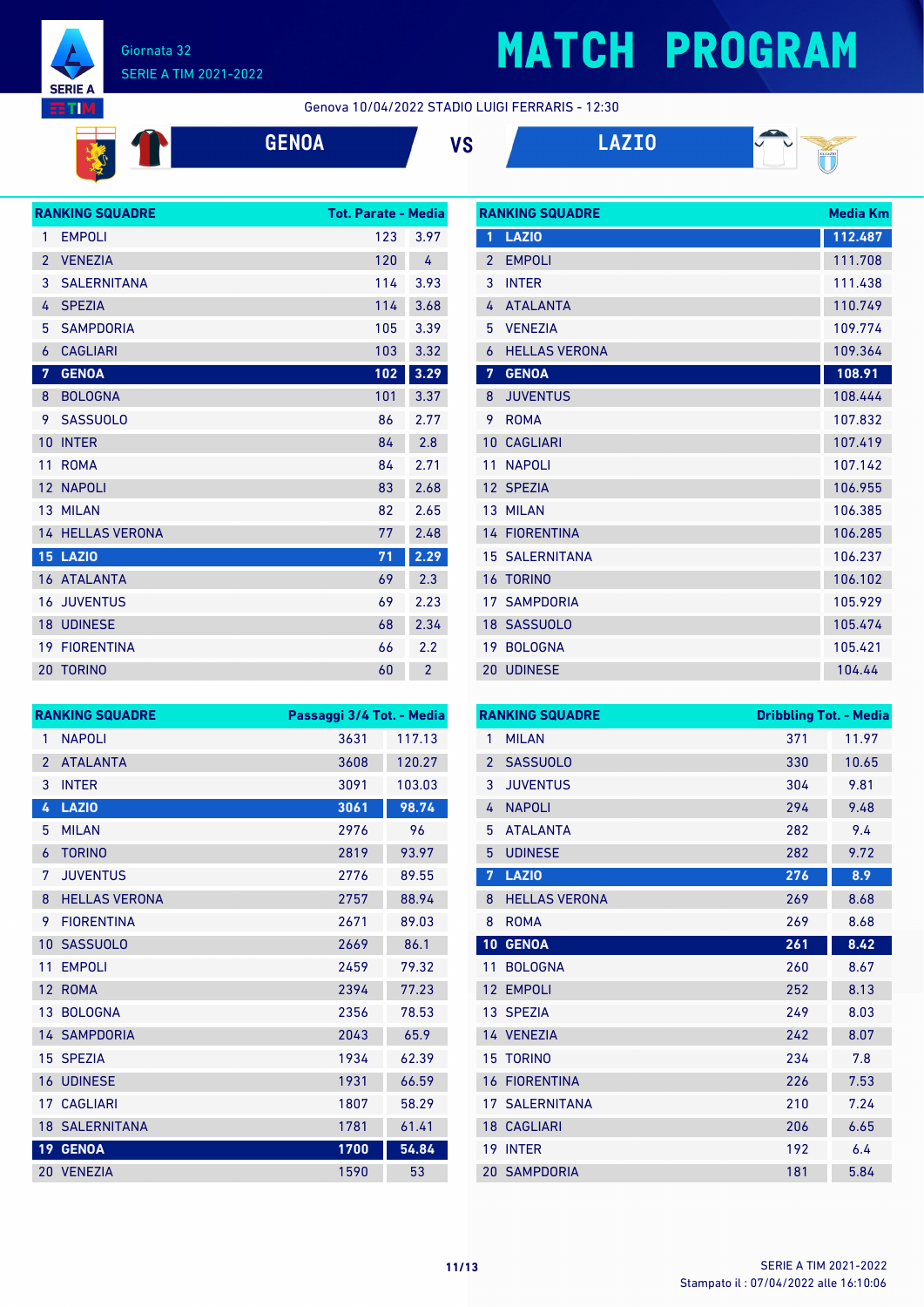

**E** 

#### Giornata 32 SERIE A TIM 2021-2022

## **MATCH PROGRAM**

Genova 10/04/2022 STADIO LUIGI FERRARIS - 12:30

**GENOA VS LAZIO**





|                  | <b>RANKING SQUADRE</b> | Rigori a favore - Contro |                  |
|------------------|------------------------|--------------------------|------------------|
| 1                | <b>NAPOLI</b>          | 11                       | 1                |
| $\overline{2}$   | <b>INTER</b>           | 10                       | 4                |
| 3                | <b>FIORENTINA</b>      | 9                        | 5                |
| 4                | <b>HELLAS VERONA</b>   | 8                        | 3                |
| 5                | <b>MILAN</b>           | 8                        | 5                |
| $\boldsymbol{6}$ | <b>LAZIO</b>           | 8                        | $\boldsymbol{6}$ |
| 7                | <b>ROMA</b>            | 7                        | 4                |
| 8                | <b>SASSUOLO</b>        | 7                        | 8                |
| 9                | <b>JUVENTUS</b>        | 6                        | 5                |
| 10               | <b>EMPOLI</b>          | 6                        | 7                |
| 11               | <b>GENOA</b>           | 5                        | 4                |
|                  | 12 ATALANTA            | 4                        | 4                |
|                  | 13 BOLOGNA             | 4                        | 7                |
|                  | <b>14 CAGLIARI</b>     | 4                        | 9                |
|                  | <b>15 SAMPDORIA</b>    | 3                        | $\overline{2}$   |
|                  | 16 VENEZIA             | 3                        | 10               |
|                  | 17 SPEZIA              | 3                        | 11               |
|                  | 18 UDINESE             | $\overline{2}$           | 4                |
|                  | <b>19 SALERNITANA</b>  | $\overline{2}$           | 7                |
| 20               | <b>TORINO</b>          | 1                        | 5                |
|                  |                        |                          |                  |

| <b>RANKING SQUADRE</b> |                       | Gol dalla panchina - Media |      |
|------------------------|-----------------------|----------------------------|------|
| 1                      | <b>ATALANTA</b>       | 10                         | 1.00 |
| $\mathbf{1}$           | <b>INTER</b>          | 10                         | 1.25 |
| 3                      | <b>UDINESE</b>        | 9                          | 1.00 |
| 4                      | <b>NAPOLI</b>         | 8                          | 1.00 |
| 4                      | <b>ROMA</b>           | 8                          | 1.14 |
| 4                      | <b>SASSUOLO</b>       | 8                          | 1.33 |
| 7                      | <b>EMPOLI</b>         | 6                          | 1.00 |
| $\overline{7}$         | <b>GENOA</b>          | 6                          | 1.20 |
| 7                      | <b>SPEZIA</b>         | 6                          | 1.00 |
| 7                      | <b>TORINO</b>         | 6                          | 1.00 |
| 11                     | <b>FIORENTINA</b>     | 5                          | 1.00 |
| 11                     | <b>JUVENTUS</b>       | 5                          | 1.00 |
| 11                     | <b>MILAN</b>          | 5                          | 1.00 |
|                        | 14 BOLOGNA            | 4                          | 1.00 |
|                        | <b>14 LAZIO</b>       | 4                          | 1.00 |
|                        | 14 VENEZIA            | 4                          | 1.00 |
|                        | 17 CAGLIARI           | 3                          | 1.00 |
| 17                     | <b>HELLAS VERONA</b>  | 3                          | 1.00 |
|                        | <b>17 SALERNITANA</b> | 3                          | 1.00 |
|                        | <b>17 SAMPDORIA</b>   | 3                          | 1.00 |